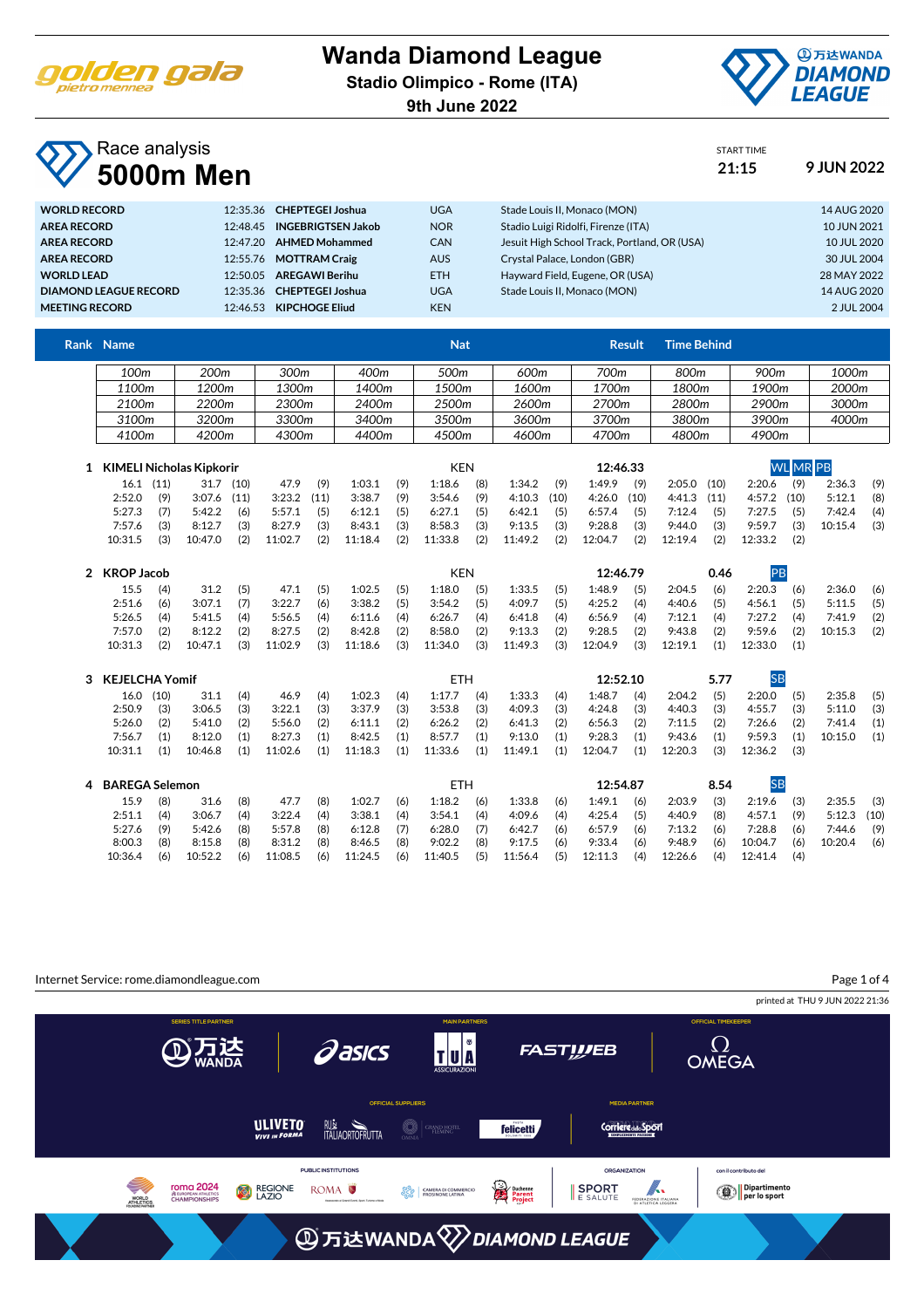

## **Wanda Diamond League**

**Stadio Olimpico - Rome (ITA)**

**9th June 2022**



Page 2 of 4

START TIME

### Race analysis **5000m Men 21:15 9 JUN 2022**

|    | Rank Name                   |            |                   |            |                   |            |                   |            | <b>Nat</b>        |            |                   |            |                   | <b>Result</b> | <b>Time Behind</b> |            |                    |              |                 |      |
|----|-----------------------------|------------|-------------------|------------|-------------------|------------|-------------------|------------|-------------------|------------|-------------------|------------|-------------------|---------------|--------------------|------------|--------------------|--------------|-----------------|------|
|    | 100m                        |            | 200m              |            | 300m              |            | 400m              |            | 500m              |            | 600m              |            | 700m              |               | 800m               |            | 900m               |              | 1000m           |      |
|    | 1100m                       |            | 1200m             |            | 1300m             |            | 1400m             |            | 1500m             |            | 1600m             |            | 1700m             |               | 1800m              |            | 1900m              |              | 2000m           |      |
|    | 2100m                       |            | 2200m             |            | 2300m             |            | 2400m             |            | 2500m             |            | 2600m             |            | 2700m             |               | 2800m              |            | 2900m              |              | 3000m           |      |
|    | 3100m                       |            | 3200m             |            | 3300m             |            | 3400m             |            | 3500m             |            | 3600m             |            | 3700m             |               | 3800m              |            | 3900m              |              | 4000m           |      |
|    | 4100m                       |            | 4200m             |            | 4300m             |            | 4400m             |            | 4500m             |            | 4600m             |            | 4700m             |               | 4800m              |            | 4900m              |              |                 |      |
|    | 5 AHMED Mohammed            |            |                   |            |                   |            |                   |            | CAN               |            |                   |            | 12:55.84          |               |                    | 9.51       | <b>SB</b>          |              |                 |      |
|    | 15.6                        | (5)        | 31.3              | (6)        | 47.4              | (6)        | 1:02.7            | (6)        | 1:18.4            | (7)        | 1:34.0            | (7)        | 1:49.4            | (7)           | 2:04.6             | (7)        | 2:20.5             | (8)          | 2:36.2          | (8)  |
|    | 2:52.0                      | (8)        | 3:07.1            | (6)        | 3:22.7            | (7)        | 3:38.5            | (8)        | 3:54.5            | (8)        | 4:10.2            | (9)        | 4:25.9            | (9)           | 4:41.1             | (9)        | 4:57.4             | (11)         | 5:12.6          | (11) |
|    | 5:27.8                      | (10)       | 5:42.9            | (10)       | 5:58.0            | (9)        | 6:13.1            | (9)        | 6:28.5            | (9)        | 6:43.5            | (9)        | 6:58.6            | (9)           | 7:13.9             | (9)        | 7:29.0             | (8)          | 7:44.1          | (7)  |
|    | 7:59.5<br>10:36.1           | (6)<br>(5) | 8:14.8<br>10:52.1 | (5)<br>(5) | 8:30.4<br>11:08.3 | (4)<br>(5) | 8:45.8<br>11:24.3 | (4)<br>(4) | 9:01.3<br>11:40.3 | (4)<br>(4) | 9:17.0<br>11:56.3 | (4)<br>(4) | 9:33.0<br>12:11.5 | (4)<br>(6)    | 9:48.8<br>12:26.8  | (5)<br>(6) | 10:04.4<br>12:41.5 | (5)<br>(5)   | 10:20.2         | (5)  |
|    |                             |            |                   |            |                   |            |                   |            |                   |            |                   |            |                   |               |                    |            |                    |              |                 |      |
| 6  | <b>BEKELE Telahun Haile</b> |            |                   |            |                   |            |                   |            | <b>ETH</b>        |            |                   |            | 12:57.18          |               |                    | 10.85      | <b>SB</b>          |              |                 |      |
|    | 16.6 (15)                   |            | 32.0              | (13)       | 48.5              | (13)       | 1:03.8            | (12)       | $1:19.2$ (12)     |            | 1:34.8            | (12)       | $1:50.6$ (12)     |               | 2:04.7             | (8)        | 2:20.3             | (6)          | 2:36.1          | (7)  |
|    | 2:51.8                      | (7)        | 3:07.4            | (8)        | 3:23.0            | (8)        | 3:38.7            | (10)       | 3:54.8            | (10)       | 4:10.5            | (11)       | $4:26.2$ $(11)$   |               | 4:40.8             | (6)        | 4:56.4             | (6)          | 5:11.7          | (6)  |
|    | 5:27.1                      | (5)        | 5:42.4            | (7)        | 5:57.6            | (7)        | 6:12.9            | (8)        | 6:28.2            | (8)        | 6:43.1            | (8)        | 6:58.4            | (8)           | 7:13.8             | (8)        | 7:29.2             | (9)          | 7:44.4          | (8)  |
|    | 7:59.8<br>10:35.9           | (7)<br>(4) | 8:15.4<br>10:51.9 | (7)<br>(4) | 8:30.8<br>11:08.1 | (7)<br>(4) | 8:46.3<br>11:24.3 | (7)<br>(5) | 9:01.9<br>11:40.6 | (5)<br>(6) | 9:17.2<br>11:56.5 | (5)<br>(6) | 9:33.2<br>12:11.4 | (5)<br>(5)    | 9:48.5<br>12:26.8  | (4)<br>(5) | 10:04.2<br>12:41.9 | (4)<br>(6)   | 10:20.0         | (4)  |
|    |                             |            |                   |            |                   |            |                   |            |                   |            |                   |            |                   |               |                    |            |                    |              |                 |      |
| 7  | <b>EDRIS Muktar</b>         |            |                   |            |                   |            |                   |            | <b>ETH</b>        |            |                   |            | 12:58.63          |               |                    | 12.30      | <b>SB</b>          |              |                 |      |
|    | $16.3$ $(14)$               |            | 32.0              | (12)       | 48.3              | (12)       | 1:03.6            | (11)       | 1:18.9            | (10)       | 1:34.6            | (11)       | $1:50.4$ $(11)$   |               | $2:05.2$ (11)      |            | $2:20.8$ (11)      |              | 2:36.7          | (12) |
|    | 2:52.5                      | (12)       | 3:07.4            | (9)        | 3:23.2            | (9)        | 3:38.4            | (7)        | 3:54.4            | (7)        | 4:10.0            | (7)        | 4:25.6            | (7)           | 4:40.8             | (7)        | 4:56.6             | (7)          | 5:12.0          | (7)  |
|    | 5:27.1                      | (6)        | 5:42.1            | (5)        | 5:57.3            | (6)        | 6:12.6            | (6)        | 6:27.7            | (6)        | 6:42.7            | (7)        | 6:58.1            | (7)           | 7:13.5             | (7)        | 7:28.8             | (7)          | 7:44.0          | (6)  |
|    | 7:59.5                      | (5)        | 8:15.1            | (6)        | 8:30.6            | (6)        | 8:46.0            | (6)        | 9:02.1            | (7)        | 9:18.0            | (8)        | 9:33.6            | (7)           | 9:49.5             | (7)        | 10:05.5            | (7)          | 10:21.7         | (7)  |
|    | 10:37.9                     | (7)        | 10:54.1           | (7)        | 11:10.6           | (7)        | 11:26.8           | (7)        | 11:42.9           | (7)        | 11:59.1           | (8)        | 12:14.2           | (8)           | 12:29.0            | (7)        | 12:43.5            | (7)          |                 |      |
| 8  | <b>NDIKUMWENAYO Thierry</b> |            |                   |            |                   |            |                   |            | <b>BDI</b>        |            |                   |            | 12:59.39          |               |                    | 13.06      |                    | <b>NR</b> PB |                 |      |
|    | 16.8 (16)                   |            | 32.2 (14)         |            | 48.7              | (14)       | $1:04.1$ $(14)$   |            | $1:19.4$ (13)     |            | 1:35.0            | (13)       | $1:50.9$ $(13)$   |               | $2:05.6$ (13)      |            | $2:21.1$ $(13)$    |              | 2:37.0          | (13) |
|    | $2:52.7$ (13)               |            | 3:07.9            | (13)       | 3:23.7            | (13)       | $3:39.1$ $(13)$   |            | $3:55.1$ (13)     |            | 4:10.9            | (13)       | $4:26.6$ $(13)$   |               | 4:41.6             | (13)       | 4:57.8             | (13)         | $5:13.1$ $(13)$ |      |
|    | $5:28.3$ (12)               |            | 5:43.3            | (12)       | 5:58.5            | (12)       | 6:14.0            | (12)       | 6:29.3            | (12)       | 6:44.7            | (12)       | 6:59.9            | (11)          | 7:14.9             | (11)       | 7:30.6             | (11)         | 7:46.6          | (11) |
|    | $8:02.9$ (11)               |            | 8:18.8            | (11)       | 8:34.8            | (11)       | 8:50.5            | (11)       | 9:06.3            | (11)       | 9:22.1            | (11)       | 9:38.0            | (11)          | 9:53.8             | (11)       | 10:09.3            | (10)         | 10:25.2 (10)    |      |
|    | 10:41.2 (10)                |            | 10:57.0 (10)      |            | 11:12.8           | (10)       | 11:28.2           | (8)        | 11:43.5           | (8)        | 11:58.9           | (7)        | 12:13.9           | (7)           | 12:29.2            | (8)        | 12:44.3            | (8)          |                 |      |
| 9  | <b>KIBET Levy</b>           |            |                   |            |                   |            |                   |            | <b>KEN</b>        |            |                   |            | 13:01.32          |               |                    | 14.99      | PB                 |              |                 |      |
|    | 15.9                        | (9)        | 31.8              | (11)       | 48.1 (11)         |            | $1:03.4$ (10)     |            | $1:18.9$ (10)     |            | $1:34.5$ (10)     |            | $1:50.2$ (10)     |               | $2:05.3$ (12)      |            | $2:20.9$ (12)      |              | $2:36.6$ (11)   |      |
|    | $2:52.3$ (11)               |            | 3:07.7            | (12)       | 3:23.5            | (12)       | 3:38.9            | (12)       | 3:54.9            | (11)       | 4:10.1            | (8)        | 4:25.8            | (8)           | 4:41.1             | (9)        | 4:56.8             | (8)          | 5:12.3          | (9)  |
|    | 5:27.5                      | (8)        | 5:42.8            | (9)        | 5:58.3            | (11)       | 6:13.7            | (11)       | 6:29.1            | (11)       | 6:44.4            | (11)       | 7:00.0            | (12)          | 7:15.5             | (12)       | $7:31.1$ (12)      |              | 7:46.8          | (12) |
|    | 8:02.6                      | (10)       | 8:18.5            | (10)       | 8:34.5            | (10)       | 8:50.3            | (10)       | 9:06.1            | (10)       | 9:21.8            | (10)       | 9:37.8            | (10)          | 9:53.6             | (10)       | 10:09.2            | (9)          | 10:25.0         | (9)  |
|    | 10:41.0                     | (9)        | 10:56.8           | (9)        | 11:12.6           | (9)        | 11:28.4 (10)      |            | 11:44.3           | (9)        | 12:00.0           | (9)        | 12:15.4           | (9)           | 12:30.9            | (10)       | 12:46.2            | (9)          |                 |      |
| 10 | <b>MENGESHA Milkesa</b>     |            |                   |            |                   |            |                   |            | <b>ETH</b>        |            |                   |            | 13:02.42          |               |                    | 16.09      |                    |              |                 |      |
|    | 15.4                        | (3)        | 30.9              | (3)        | 46.7              | (3)        | 1:02.0            | (3)        | 1:17.5            | (3)        | 1:33.0            | (3)        | 1:48.4            | (3)           | 2:04.0             | (4)        | 2:19.8             | (4)          | 2:35.7          | (4)  |
|    | 2:51.3                      | (5)        | 3:06.9            | (5)        | 3:22.6            | (5)        | 3:38.3            | (6)        | 3:54.3            | (6)        | 4:09.8            | (6)        | 4:25.5            | (6)           | 4:40.6             | (4)        | 4:55.9             | (4)          | 5:11.3          | (4)  |
|    | 5:26.3                      | (3)        | 5:41.3            | (3)        | 5:56.3            | (3)        | 6:11.4            | (3)        | 6:26.5            | (3)        | 6:41.6            | (3)        | 6:56.7            | (3)           | 7:11.9             | (3)        | 7:27.1             | (3)          | 7:42.5          | (4)  |
|    | 7:58.4                      | (4)        | 8:14.3            | (4)        | 8:30.4            | (5)        | 8:46.0            | (5)        | 9:01.9            | (6)        | 9:17.7            | (7)        | 9:34.0            | (8)           | 9:50.3             | (8)        | 10:07.1            | (8)          | 10:23.3         | (8)  |
|    | 10:39.9                     | (8)        | 10:56.4           | (8)        | 11:12.4           | (8)        | 11:28.3           | (9)        | 11:44.8           | (10)       | 12:00.5           | (10)       | 12:15.6           | (10)          | 12:30.5            | (9)        | 12:46.4 (10)       |              |                 |      |

Internet Service: rome.diamondleague.com

printed at THU 9 JUN 2022 21:36 TU<sup>N</sup> **Pasics**  $\Omega$ **ATE FASTWEB OMEGA AL CUDDLIEDS MEDIA PARTNER** ULIVETO **RUM**<br>ITALIAORTOFRUTTA  $\bigcirc$  GRAND HOTEL **felicetti** Corriere<sub>ddi</sub> Sport PUBLIC INSTITUTIONS ORGANIZATION con il contributo del **TOMA 2024**<br>
SEUROPEAN ATHLETICS<br>
CHAMPIONSHIPS Ş Duchenne<br>Parent<br>Project FEDERAZIONE ITALIANA Dipartimento<br>Prer lo sport SPORT ROMA<sup>O</sup> REGIONE **OU CAMERA DI COMMER**<br>O<sub>NC</sub>O FROSINONE LATINA WORLD<br>ATHLETICS **③万达WANDA**<sup>√</sup>DIAMOND LEAGUE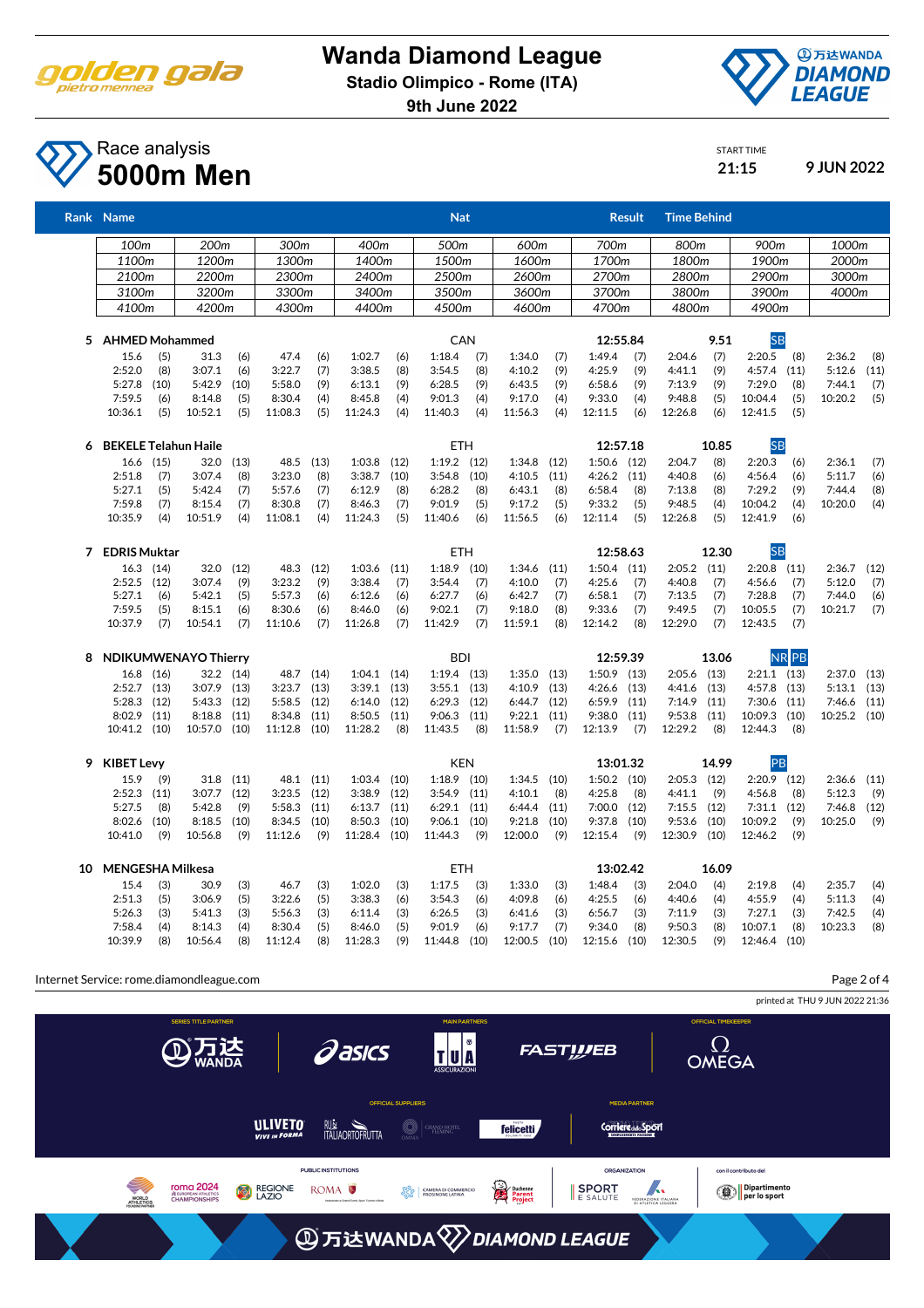

# **Wanda Diamond League**

**Stadio Olimpico - Rome (ITA)**

**9th June 2022**



START TIME

### Race analysis **5000m Men 21:15 9 JUN 2022**

| Rank Name                     |     |                        |             |                        |      |                        |      |                 | <b>Nat</b> |                        |      |                         | <b>Time Behind</b><br><b>Result</b> |                         |         |                              |     |                  |      |
|-------------------------------|-----|------------------------|-------------|------------------------|------|------------------------|------|-----------------|------------|------------------------|------|-------------------------|-------------------------------------|-------------------------|---------|------------------------------|-----|------------------|------|
| 100m                          |     | 200m                   |             | 300m                   |      | 400m                   |      | 500m            |            | 600m                   |      | 700m                    |                                     | 800m                    |         | 900m                         |     | 1000m            |      |
| 1100m                         |     | 1200m                  |             | 1300m                  |      | 1400m                  |      | 1500m           |            | 1600m                  |      | 1700m                   |                                     | 1800m                   |         | 1900m                        |     | 2000m            |      |
| 2100m                         |     | 2200m                  |             | 2300m                  |      | 2400m                  |      | 2500m           |            | 2600m                  |      | 2700m                   |                                     | 2800m                   |         | 2900m                        |     | 3000m            |      |
| 3100m                         |     | 3200m                  |             | 3300m                  |      | 3400m                  |      | 3500m           |            | 3600m                  |      | 3700m                   |                                     | 3800m                   |         | 3900m                        |     | 4000m            |      |
| 4100m                         |     | 4200m                  |             | 4300m                  |      | 4400m                  |      | 4500m           |            | 4600m                  |      | 4700m                   |                                     | 4800m                   |         | 4900m                        |     |                  |      |
| 11 CRIPPA Yemaneberhan        |     |                        |             |                        |      |                        |      | <b>ITA</b>      |            |                        |      | 13:04.95                |                                     |                         | 18.62   | <b>SB</b>                    |     |                  |      |
| 15.6                          | (5) | 31.5                   | (7)         | 47.6                   | (7)  | 1:02.9                 | (8)  | 1:18.6          | (8)        | 1:34.2                 | (8)  | 1:49.6                  | (8)                                 | 2:04.8                  | (9)     | $2:20.6$ (10)                |     | $2:36.4$ (10)    |      |
| $2:52.2$ (10)                 |     | $3:07.5$ (10)          |             | 3:23.2                 | (9)  | 3:38.8                 | (11) | 3:55.0          | (12)       | 4:10.7                 | (12) | 4:26.4                  | (12)                                | 4:41.5                  | (12)    | 4:57.6 (12)                  |     | 5:12.9           | (12) |
| $5:28.1$ $(11)$               |     | 5:43.1                 | (11)        | 5:58.2                 | (10) | 6:13.4                 | (10) | 6:28.7          | (10)       | 6:43.7                 | (10) | 6:58.8                  | (10)                                | $7:14.1$ (10)           |         | $7:29.5$ (10)                |     | 7:44.8           | (10) |
| 8:00.7                        | (9) | 8:16.4                 | (9)         | 8:32.3                 | (9)  | 8:48.0                 | (9)  | 9:04.1          | (9)        | 9:20.3                 | (9)  | 9:36.8                  | (9)                                 | 9:53.0                  | (9)     | 10:09.4 (11)                 |     | $10:25.5$ $(11)$ |      |
| 10:41.6 (11)                  |     | 10:57.9                | (11)        | 11:14.4 (11)           |      | $11:30.8$ (11)         |      | 11:47.1 (11)    |            | 12:03.2 (11)           |      | 12:19.0 (11)            |                                     | 12:34.8                 | (11)    | 12:50.2 (11)                 |     |                  |      |
| 12 RAESS Jonas                |     |                        |             |                        |      |                        |      | <b>SUI</b>      |            |                        |      | 13:35.29                |                                     |                         | 48.96   | <b>SB</b>                    |     |                  |      |
| 15.8                          | (7) | 31.7                   | (9)         | 47.9                   | (10) | $1:03.8$ $(12)$        |      | $1:19.7$ $(14)$ |            | $1:35.3$ $(14)$        |      | $1:51.3$ $(14)$         |                                     | $2:06.6$ (14)           |         | $2:22.5$ (15)                |     | $2:38.2$ (16)    |      |
| $2:53.8$ (16)                 |     | 3:09.8                 | (16)        | 3:25.7                 | (16) | $3:41.9$ (16)          |      | 3:58.2          | (16)       | 4:14.5                 | (16) | $4:30.8$ (16)           |                                     | $4:47.1$ $(16)$         |         | $5:03.6$ $(16)$              |     | 5:20.0           | (16) |
| $5:36.4$ (15)                 |     | 5:52.7                 | (15)        | 6:09.1                 | (15) | 6:25.8                 | (15) | 6:42.4          | (15)       | 6:59.0                 | (15) | $7:15.6$ (15)           |                                     | $7:32.3$ (15)           |         | $7:49.1$ (15)                |     | 8:05.8           | (14) |
| $8:22.7$ (14)<br>11:11.2 (12) |     | 8:39.6<br>11:28.1 (12) | (14)        | 8:56.4<br>11:45.0 (12) | (14) | 9:13.3<br>12:02.0 (12) | (14) | 9:29.9          | (12)       | 9:46.9<br>12:34.9 (12) | (12) | 10:03.8<br>12:50.4 (12) | (12)                                | 10:20.7<br>13:05.7 (12) | (12)    | 10:37.4 (12)<br>13:20.5 (12) |     | 10:54.4 (12)     |      |
|                               |     |                        |             |                        |      |                        |      | 12:18.5 (12)    |            |                        |      |                         |                                     |                         |         |                              |     |                  |      |
| 13 RIVA Pietro                |     |                        |             |                        |      |                        |      | <b>ITA</b>      |            |                        |      | 13:51.94                |                                     |                         | 1:05.61 | <b>SB</b>                    |     |                  |      |
| $16.3$ $(13)$                 |     |                        | 32.5 (16)   | 49.0                   | (16) | $1:04.3$ $(15)$        |      | $1:19.8$ (15)   |            | $1:35.5$ (15)          |      | $1:51.5$ (15)           |                                     | $2:06.7$ (15)           |         | $2:22.0$ $(14)$              |     | $2:37.1$ (14)    |      |
| $2:52.9$ (14)                 |     | $3:08.1$ (14)          |             | 3:23.9                 | (14) | $3:39.3$ $(14)$        |      | 3:55.3          | (14)       | $4:11.1$ $(14)$        |      | $4:26.7$ $(14)$         |                                     | $4:42.3$ $(14)$         |         | $4:58.0$ (14)                |     | $5:13.7$ $(14)$  |      |
| $5:29.7$ $(13)$               |     | $5:46.1$ (13)          |             | 6:02.9                 | (13) | $6:19.6$ $(13)$        |      | 6:36.5          | (13)       | $6:53.1$ $(13)$        |      | $7:10.1$ (13)           |                                     | $7:27.2$ (13)           |         | $7:44.5$ (13)                |     | 8:01.6           | (12) |
| $8:19.1$ (12)                 |     | $8:37.1$ (12)          |             | 8:54.8                 | (13) | $9:12.6$ (13)          |      | 9:30.5          | (14)       | $9:47.9$ (14)          |      | 10:05.5 (13)            |                                     | 10:23.0                 | (13)    | 10:40.5 (13)                 |     | 10:58.2 (13)     |      |
| $11:16.0$ (13)                |     | 11:34.0 (13)           |             | 11:51.6                | (13) | 12:09.6 (13)           |      | 12:27.3 (13)    |            | 12:44.4 (13)           |      | 13:02.0 (13)            |                                     | 13:19.7 (13)            |         | 13:36.7 (13)                 |     |                  |      |
| 14 MESLEK Ossama              |     |                        |             |                        |      |                        |      | <b>ITA</b>      |            |                        |      | 13:54.57                |                                     |                         | 1:08.24 | <b>SB</b>                    |     |                  |      |
| $16.1$ $(11)$                 |     |                        | $32.3$ (15) | 48.8                   | (15) | $1:04.5$ (16)          |      | $1:20.1$ $(16)$ |            | $1:35.6$ (16)          |      | $1:51.8$ (16)           |                                     | $2:07.0$ (16)           |         | $2:22.6$ (16)                |     | $2:37.9$ (15)    |      |
| $2:53.3$ (15)                 |     | 3:08.8                 | (15)        | 3:24.4                 | (15) | $3:40.1$ (15)          |      | 3:56.0          | (15)       | 4:11.8                 | (15) | $4:27.5$ $(15)$         |                                     | 4:43.4 (15)             |         | $4:59.5$ $(15)$              |     | $5:15.7$ $(15)$  |      |
| $5:31.9$ (14)                 |     | 5:48.2                 | (14)        | 6:04.7                 | (14) | $6:21.4$ $(14)$        |      | $6:38.0$ $(14)$ |            | $6:54.7$ $(14)$        |      | $7:11.6$ (14)           |                                     | 7:28.6                  | (14)    | $7:45.5$ (14)                |     | 8:02.5           | (13) |
| $8:19.5$ (13)                 |     | 8:37.1                 | (13)        | 8:54.7                 | (12) | $9:12.6$ (12)          |      | 9:30.3          | (13)       | 9:47.8                 | (13) | 10:05.6 (14)            |                                     | 10:23.2                 | (14)    | 10:40.8 (14)                 |     | 10:58.5 (14)     |      |
| 11:16.3 (14)                  |     | 11:34.3 (14)           |             | 11:51.9 (14)           |      | 12:09.9 (14)           |      | 12:27.6 (14)    |            | 12:45.0 (14)           |      | 13:02.6 (14)            |                                     | 13:20.4 (14)            |         | 13:37.1 (14)                 |     |                  |      |
| <b>RAYNER Jack</b>            |     |                        |             |                        |      |                        |      | <b>AUS</b>      |            |                        |      |                         | <b>DNF</b>                          |                         |         |                              |     |                  |      |
| 15.2                          | (2) | 30.7                   | (2)         | 46.4                   | (2)  | 1:01.7                 | (2)  | 1:17.2          | (2)        | 1:32.7                 | (2)  | 1:48.2                  | (2)                                 | 2:03.8                  | (2)     | 2:19.4                       | (2) | 2:35.1           | (2)  |
| 2:50.6                        | (2) | 3:06.3                 | (2)         | 3:21.9                 | (2)  | 3:37.7                 | (2)  | 3:53.5          | (2)        | 4:09.1                 | (2)  | 4:24.6                  | (2)                                 | 4:40.1                  | (2)     | 4:55.4                       | (2) | 5:10.7           | (1)  |
| 5:25.8                        | (1) | 5:40.8                 | (1)         | 5:55.7                 | (1)  | 6:10.9                 | (1)  | 6:25.9          | (1)        | 6:41.1                 | (1)  | 6:56.1                  | (1)                                 | 7:11.3                  | (1)     | 7:26.5                       | (1) | 7:42.0           | (3)  |
| <b>ROBINSON Paul</b>          |     |                        |             |                        |      |                        |      | IRL             |            |                        |      |                         | <b>DNF</b>                          |                         |         |                              |     |                  |      |
| 15.0                          | (1) | 30.4                   | (1)         | 46.1                   | (1)  | 1:01.5                 | (1)  | 1:17.0          | (1)        | 1:32.5                 | (1)  | 1:48.0                  | (1)                                 | 2:03.5                  | (1)     | 2:19.2                       | (1) | 2:34.9           | (1)  |
| 2:50.4                        | (1) | 3:06.1                 | (1)         | 3:21.7                 | (1)  | 3:37.4                 | (1)  | 3:53.3          | (1)        | 4:08.9                 | (1)  | 4:24.3                  | (1)                                 | 4:39.9                  | (1)     | 4:55.2                       | (1) | 5:10.7           | (1)  |

Internet Service: rome.diamondleague.com

Page 3 of 4

printed at THU 9 JUN 2022 21:36